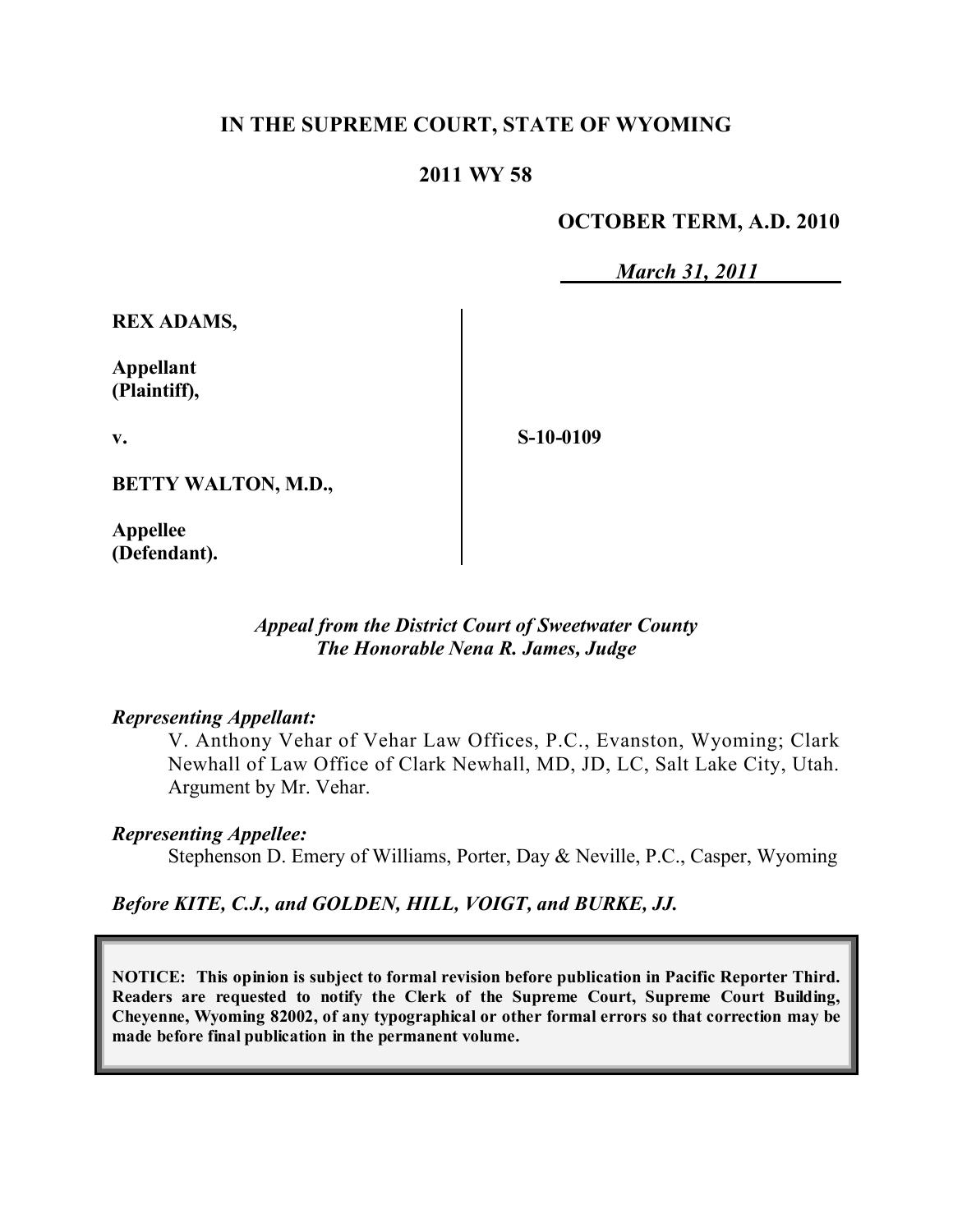# **GOLDEN**, Justice.

[¶1] Rex Adams allegedly received negligent medical treatment from Dr. Betty Walton. Adams brought a medical malpractice claim against Dr. Walton, but filed the legal action after the applicable statute of limitations had run. Adams alleged the statute of limitations was tolled because Dr. Walton had left the state and he could not find her to effectuate service of process. The district court disagreed and granted summary judgment to Dr. Walton based on the running of the limitation period. We affirm.

## **ISSUE**

[¶2] The issue as presented is whether the district court properly granted summary judgment based on the statute of limitations when Dr. Walton departed the state and Adams had no knowledge of her whereabouts.

# **FACTS**

[¶3] On August 3, 2005, Adams received medical treatment from Dr. Mark Lea. On August 11, 2005, Adams was treated by Dr. Kent Katz for complications associated with Dr. Lea's treatment. On August 16, 2005, Adams was sent to the emergency room of Memorial Hospital of Sweetwater County by his primary care physician because of worsening in his condition. He was treated by Dr. Walton. While he was in the emergency room he suffered a cardiac arrest. Adams was subsequently transferred to a hospital in Utah.

[¶4] Adams' attorney reviewed the medical records of Drs. Lea, Katz and Walton. He determined there was no evidence of negligent medical treatment on the part of Dr. Walton. Consequently, on October 19, 2006, Adams filed a medical malpractice suit against only Drs. Lea and Katz.

[¶5] On March 21, 2008, Dr. Katz filed a designation of expert witnesses. On the list was an expert in emergency medicine. The expert was scheduled to testify that Dr. Walton was negligent in her treatment of Adams, proximately causing his complained of injuries. Adams' attorney disagreed with the expert's conclusions but:

> Because Drs. Lea and Katz will apparently attempt to allocate fault to Dr. Walton, I determined that the proper legal action for my client was to amend the complaint and name Dr. Walton as a defendant, regardless of my personal opinion of her culpability.

[¶6] Shortly after Adams received Dr. Katz's designation, Adams began looking for Dr. Walton. He discovered she was a locum tenens physician who was not resident in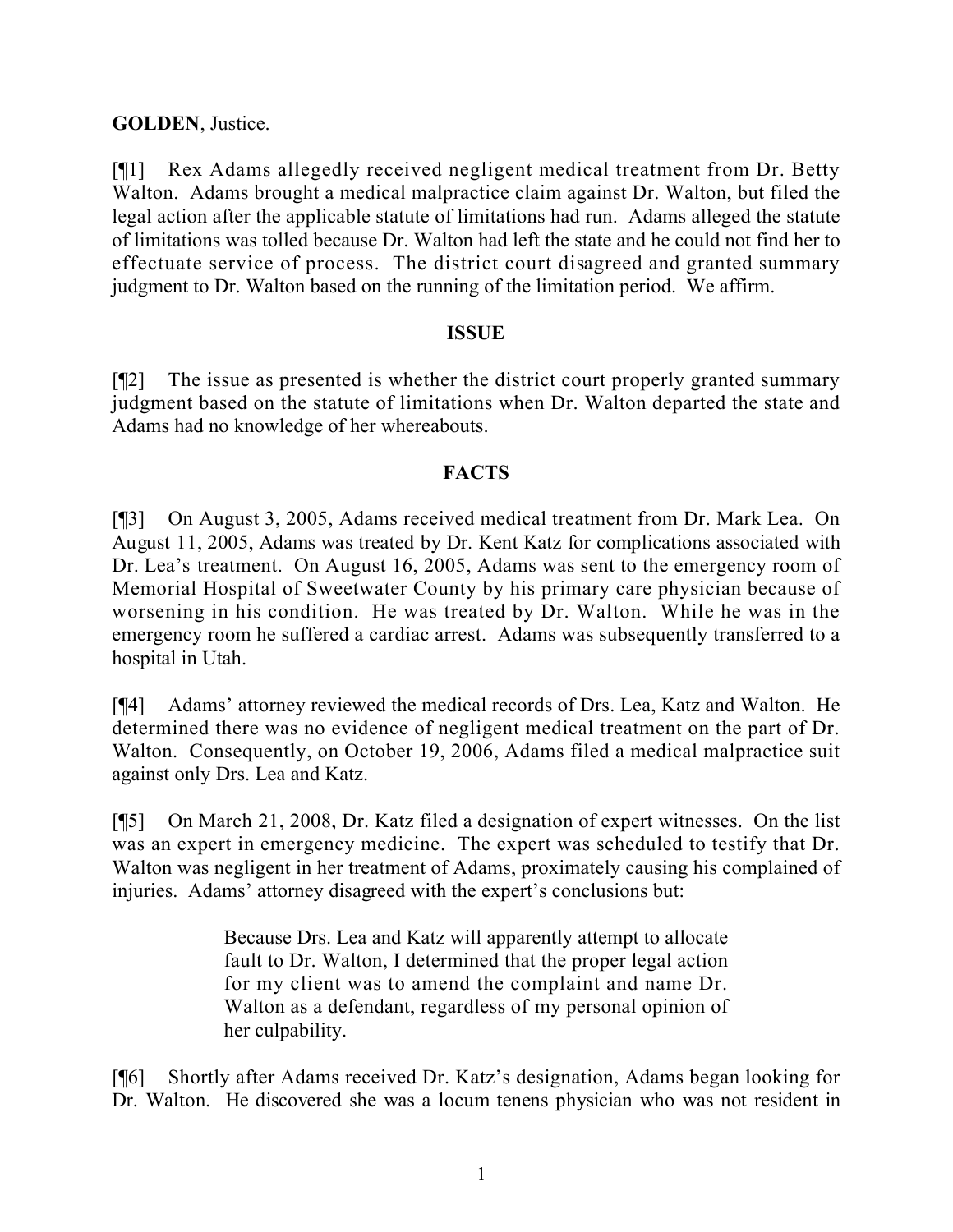Wyoming. At some point after August 16, 2005, the date of the alleged malpractice, she had left the state to practice elsewhere. Her whereabouts were relatively easy to determine and eventually, on August 21, 2008, Adams filed an "Amended Complaint" adding Dr. Walton as a defendant.

[¶7] Dr. Walton moved for summary judgment on the grounds the claim was filed outside the statute of limitations. Adams responded that the statute of limitations had been tolled because Dr. Walton had left the state after the cause of action accrued and he had been unable to locate her. The district court granted the motion for summary judgment.

## **DISCUSSION**

[¶8] We review a grant of summary judgment de novo, applying the same test as the district court. Summary judgment is appropriately granted when there is no genuine issue of material fact and, with all reasonable inferences drawn in favor of the non-moving party, the moving party is entitled to a judgment as a matter of law. W.R.C.P. 56(c). *Rivers v. Moore, Myers & Garland, LLC*, 2010 WY 102, ¶ 9, 236 P.3d 284, 290 (Wyo. 2010); *Boyer-Gladden v. Hill*, 2010 WY 12, ¶ 5, 224 P.3d 21, 24 (Wyo. 2010); *Hall v. Perry*, 2009 WY 83, ¶ 8, 211 P.3d 489, 492 (Wyo. 2009).

[¶9] According to the undisputed facts, Adams had no intention of bringing a medical malpractice suit against Dr. Walton. It was only when he was informed the defense theory would be to implicate Dr. Walton that Adams changed his mind. This occurred more than two and a half years after the date of the alleged malpractice. Adams did not amend his complaint to add Dr. Walton as a defendant until more than three years after the date of the alleged malpractice. The statute of limitations for a medical malpractice action is two years. Wyo. Stat. Ann. § 1-3-107(a)(i) (LexisNexis 2009).<sup>1</sup> Needless to say, the statutory limitation period had run.

 $\overline{a}$ 1 **§ 1-3-107. Act, error or omission in rendering professional or health care services**.

<sup>(</sup>a) A cause of action arising from an act, error or omission in the rendering of licensed or certified professional or health care services shall be brought within the greater of the following times:

<sup>(</sup>i) Within two (2) years of the date of the alleged act, error or omission, except that a cause of action may be instituted not more than two (2) years after discovery of the alleged act, error or omission, if the claimant can establish that the alleged act, error or omission was:

<sup>(</sup>A) Not reasonably discoverable within a two (2) year period; or

<sup>(</sup>B) The claimant failed to discover the alleged act, error or omission within the two (2) year period despite the exercise of due diligence.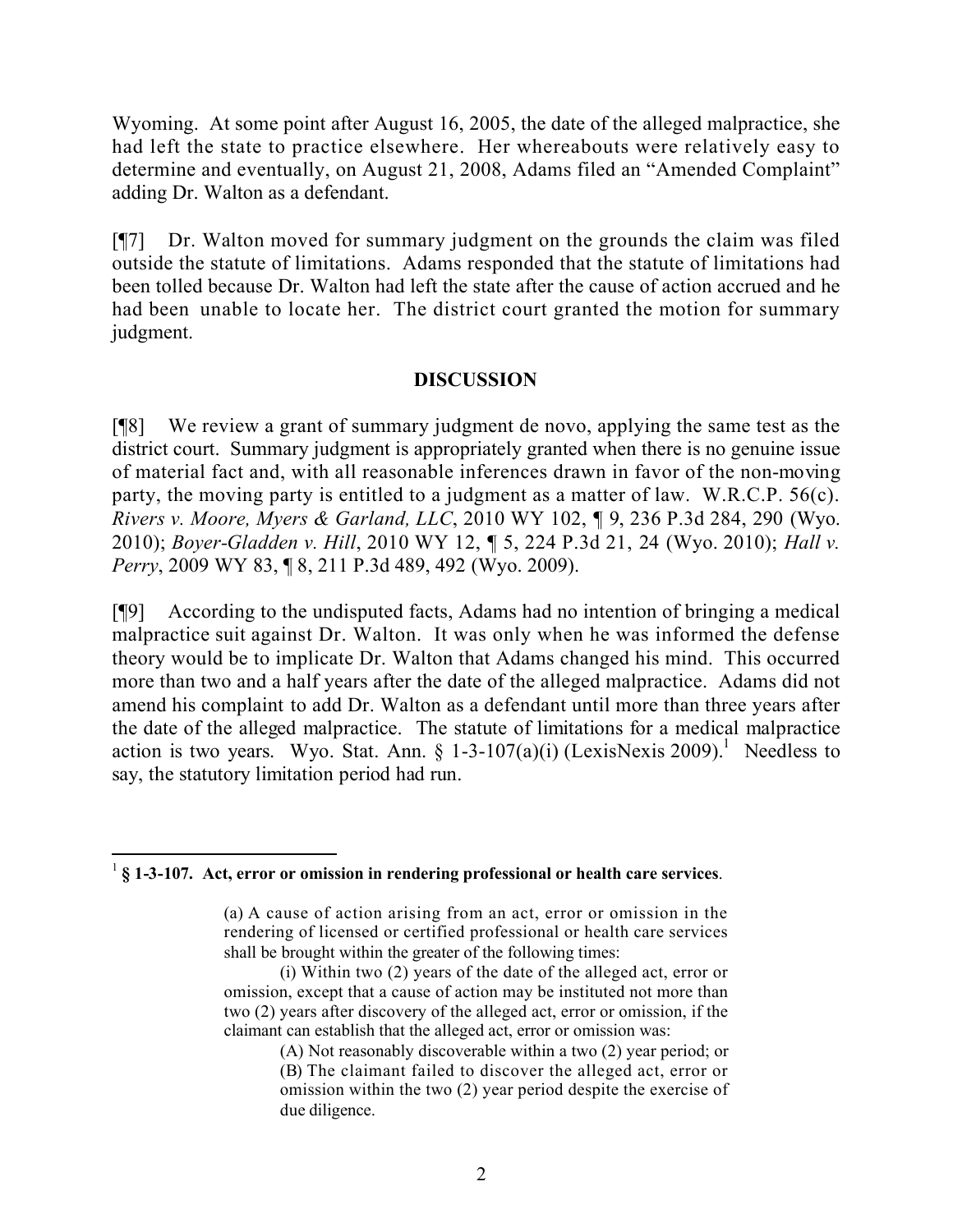[¶10] This should be the end of the story, but Dr. Walton left the state at some point after the date the cause of action accrued. Thus, Adams argues his action is timely under Wyo. Stat. Ann. § 1-3-116 (LexisNexis 2009):

> If a cause of action accrues against a person when he is out of the state, or has absconded or concealed himself, the period limited for the commencement of the action does not begin to run until he comes into the state or while he is so absconded or concealed. If after the cause of action accrues he departs from the state or absconds or conceals himself, the time of his absence or concealment is not computed as a part of the period within which the action shall be brought.

Adams argues that the language of this tolling statute should be taken literally, with no further context. It is simply a matter of math. For every day a person is absent from the state, the limitation period is tolled. According to Adams, the fact that he was not even looking for Dr. Walton during the limitation period is irrelevant.

[¶11] Adams relies heavily on *Greenwood v. Wierdsma,* 741 P.2d 1079 (Wyo. 1987). In *Greenwood*, a medical malpractice case, Greenwood failed to serve Dr. Wierdsma before the statute of limitations expired because Dr. Wierdsma was out of state and Greenwood had trouble locating him. The *Greenwood* Court held, under the clear language of § 1-3- 116, the statute of limitations had been tolled during Dr. Wierdsma's absence from the state. Although certain language in *Greenwood* appears absolute, the holding was limited to its facts:

> Indeed, if the record demonstrated that the plaintiff knew where to find the defendant, the long-arm statute, when read *in pari materia* with the statute of limitations, might operate to defeat the tolling provision, but that issue is not now before us and will not here be decided. Since plaintiff did not know defendant's whereabouts, she was unable to take advantage of the Wyoming long-arm statute in obtaining service of process on Dr. Wierdsma, and the tolling language of the statute of limitations is clearly in effect.

*Id.* at 1083 n.2.

[ $[12]$  Other cases make clear that the language of § 1-3-116 is not to be construed as literally as Adams would wish. For instance, in *Stanbury v. Larsen*, 803 P.2d 349 (Wyo. 1990), the *Stanbury* Court held the tolling provision of § 1-3-116 did not apply when the plaintiff knew the location of a defendant who was not in Wyoming. The *Stanbury* Court reasoned: